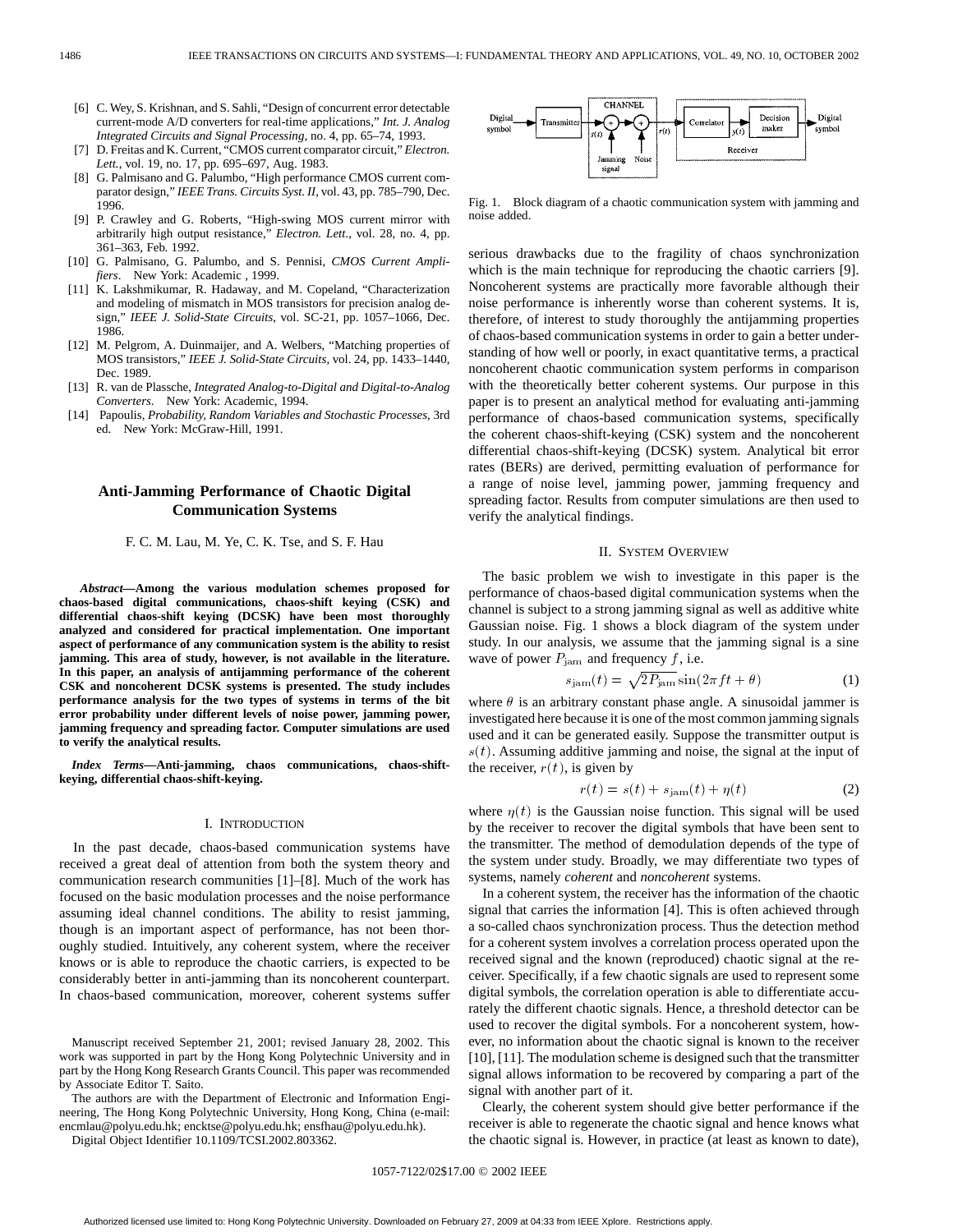$\boldsymbol{y}$ 

 $2.21$ 



Fig. 2. Block diagram of a coherent CSK system. (a) Transmitter. (b) Receiver.

there exists no robust and reliable means of reproducing chaotic signals at the receiving end. Thus noncoherent systems still present practical and useful alternatives for chaos-based communications. In this paper we focus on the anti-jamming performance and compare the two types of systems. Specifically, in the following sections, we will consider the coherent CSK and the noncoherent DCK systems and attempt to develop analytical expressions for the bit error rates of the recovered symbols.

## III. ANALYSIS OF ANTI-JAMMING PERFORMANCE

Instead of studying the bandpass system shown in Fig. 1 directly, we transform the bandpass system to an equivalent baseband model such that the carrier frequency of the chaotic signal is now zero [12], [13]. As a consequence, the frequency of the jammer in the bandpass model is different from its equivalent in the baseband model. Based on the equivalent model, we attempt to derive the bit error rate using discrete-time analysis. Moreover, the chaotic, jamming and noise signals are derived from different sources. Thus the assumption that they are independent of each other, which will be used throughout this paper, is well justified.

### *A. Coherent CSK System*

We consider a discrete time binary CSK communication system, as shown in Fig. 2. In the transmitter, a pair of chaotic sequences, denoted by  $\{\hat{x}_k\}$  and  $\{\check{x}_k\}$ , are generated by two chaotic maps. If the symbol "+1" is sent,  $\{\hat{x}_k\}$  is transmitted during a bit period, and if "-1" is sent,  $\{\tilde{x}_k\}$  is transmitted.

For simplicity, we consider a CSK system in which one chaos generator is used to produce chaotic signal samples  $\{x_k\}$  for  $k = 1, 2, \ldots$ . The two possible transmitted sequences are  $\{\hat{x}_k = x_k\}$  and  $\{\check{x}_k = x_k\}$  $-x_k$ . Suppose  $\alpha_i \in \{-1, +1\}$  is the symbol to be sent during the lth bit period and assume that " $-1$ " and " $+1$ " occur with equal probabilities. Define the spreading factor,  $2\beta$ , as the number of chaotic samples used to transmit one binary symbol. During the lth bit duration, i.e., for time  $k = 2(l - 1)\beta + 1$ ,  $2(l - 1)\beta + 2, \ldots, 2l\beta$ , the output of the transmitter is

$$
s_k = \alpha_l x_k. \tag{3}
$$

In the following analysis, we assume that a jamming signal of power  $P_{\text{jam}}$  and frequency f is added to the transmitted signal in the channel. At the same time, white Gaussian noise is also added. The "jammed" noisy signal arriving at the receiver, denoted by  $r_k$ , is given by

$$
r_k = s_k + \sqrt{2P_{\text{jam}}} \sin \left( 2\pi k \frac{F}{2\beta} + \theta \right) + \eta_k \tag{4}
$$

where  $F$  is the normalized jamming frequency defined as

$$
F = f T_b \tag{5}
$$

and  $T<sub>b</sub>$  represents the bit duration, and  $\theta$  is the initial phase angle of the jamming signal and is assumed to be an arbitrary constant angle selected from  $[-\pi, \pi]$ .  $\eta_k$  is a Gaussian noise sample of zero mean and variance (power spectral density)  $N_0/2$ . We will first consider the lth bit before deriving the error probability over all transmitted bits.

Assuming that a correlator-type receiver is employed, the correlator output for the *l*th bit  $y_l$  is given by

$$
u = \sum_{k=2\beta(l-1)+1}^{2\beta l} r_k x_k
$$
  
\n
$$
= \alpha_l \sum_{k=2\beta(l-1)+1}^{2\beta l} x_k^2 + \sqrt{2P_{\text{jam}}}\sum_{k=2\beta(l-1)+1}^{2\beta l} x_k \sin\left(\frac{k\pi F}{\beta} + \theta\right)
$$
  
\nrequired signal  
\n
$$
+ \sum_{k=2\beta(l-1)+1}^{2\beta l} \eta_k x_k.
$$
  
\n(6)

Suppose a "+1" is transmitted for the *l*th symbol, i.e.,  $\alpha_l = +1$ . For simplicity we write  $y_l | (\alpha_l = +1)$  as

$$
y_l | (\alpha_l = +1) = A + B + C \tag{7}
$$

where  $A$ ,  $B$ , and  $C$  are the required signal, jamming signal and noise, respectively, and are defined as

$$
A = \sum_{k=2\beta(l-1)+1}^{2\beta l} x_k^2
$$
 (8)

$$
B = \sqrt{2P_{\text{jam}}}\sum_{k=2\beta(l-1)+1}^{2\beta l} x_k \sin\left(\frac{k\pi F}{\beta} + \theta\right) \tag{9}
$$

$$
C = \sum_{k=2\beta(l-1)+1}^{2\beta l} \eta_k x_k.
$$
 (10)

The mean of  $y_l | (\alpha_l = +1)$  is

$$
E[y_l | (\alpha_l = +1)]
$$
  
\n
$$
= E[A] + E[B] + E[C]
$$
  
\n
$$
= E\left[\sum_{k=2\beta(l-1)+1}^{2\beta l} x_k^2\right]
$$
  
\n
$$
+ E\left[\sqrt{2P_{\text{jam}}}\sum_{k=2\beta(l-1)+1}^{2\beta l} x_k \sin\left(\frac{k\pi F}{\beta} + \theta\right)\right]
$$
  
\n
$$
+ E\left[\sum_{k=2\beta(l-1)+1}^{2\beta l} \eta_k x_k\right]
$$
  
\n
$$
= \sum_{k=2\beta(l-1)+1}^{2\beta l} E[x_k^2] + \sqrt{2P_{\text{jam}}}\sum_{k=2\beta(l-1)+1}^{2\beta l} E[x_k]
$$
  
\n
$$
\times E\left[\sin\left(\frac{k\pi F}{\beta} + \theta\right)\right] + \sum_{k=2\beta(l-1)+1}^{2\beta l} E[\eta_k] E[x_k]
$$
  
\n
$$
= 2\beta P_s + 2\beta\sqrt{2P_{\text{jam}}} E[x_k] E\left[\sin\left(\frac{k\pi F}{\beta} + \theta\right)\right]
$$
(11)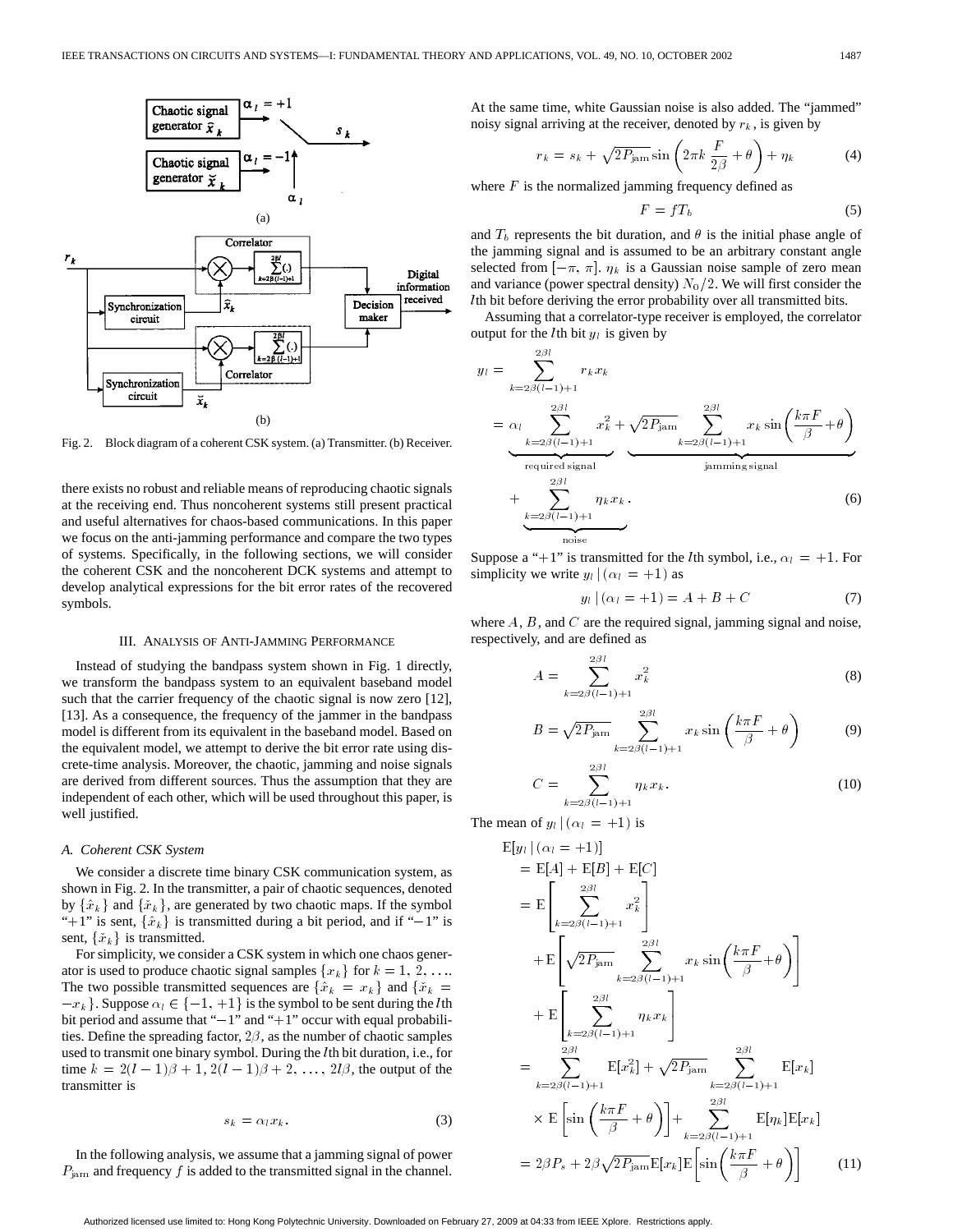where  $P_s = \mathbb{E}[x_k^2]$  denotes the average power of the chaotic signal. The last equality holds because  $E[\eta_k]=0$ . The variance of  $y_l | (\alpha_l = +1)$ is

$$
var[y_l | (\alpha_l = +1)] = var[A] + var[B] + var[C] + 2cov[A, B] + 2cov[B, C] + 2cov[A, C]
$$
 (12)

where  $cov[X, Y]$  is the covariance between X and Y defined as

$$
cov[X, Y] = E[XY] - E[X]E[Y].
$$
\n(13)

It can be readily shown that both  $cov[A, C]$  and  $cov[B, C]$  are zero. Hence, (12) is simplified to

$$
var[y_l | (\alpha_l = +1)] = var[A] + var[B] + var[C] + 2cov[A, B]. (14)
$$

The average power of the chaotic signal, denoted by  $P_s$ , can be computed by numerical simulation, or by numerical integration if the probability density function (pdf) of  $\{x_k\}$  is available. The second term on the right hand side of (11), and the variance and covariance terms in (14) can also be computed by numerical simulation. Hence,  $E[y_l | (\alpha_l = +1)]$  and var $[y_l | (\alpha_l = +1)]$  can be evaluated.

For the *l*th symbol, an error occurs when  $y_l \leq 0 \mid (\alpha_l = +1)$ . Since  $y_l$   $|(\alpha_l = +1)$  is the sum of a large number of random variables, we may assume that it follows a normal distribution. The error probability is thus given by

$$
\text{Prob}(y_l \le 0 \mid (\alpha_l = +1)) = \frac{1}{2} \operatorname{erfc}\left(\frac{\operatorname{E}[y_l \mid (\alpha_l = +1)]}{\sqrt{2 \operatorname{var}[y_l \mid (\alpha_l = +1)]}}\right)
$$
(15)

where the complementary error function,  $erfc(.)$ , is defined as

$$
\operatorname{erfc}(\psi) \equiv \frac{2}{\sqrt{\pi}} \int_{\psi}^{\infty} e^{-\lambda^2} d\lambda. \tag{16}
$$

Similarly, when a " $-1$ " is sent, the output of the correlator can be shown equal to

$$
y_l | (\alpha_l = -1) = -A + B + C. \tag{17}
$$

Likewise, the mean and variance of  $y_l | (\alpha_l = -1)$ , denoted by  $E[y_l | (\alpha_l = -1)]$  and var $[y_l | (\alpha_l = -1)]$ , can be derived, i.e.

$$
E[y_l | (\alpha_l = -1)] = -2\beta P_s + 2\beta \sqrt{2P_{\text{jam}}} E[x_k]
$$

$$
\times E\left[\sin\left(\frac{k\pi F}{\beta} + \theta\right)\right]
$$
(18)  
exp[y\_l | (\alpha\_l = -1)] = var[4] + var[R] + var[C] = 2cov[4, R]

$$
\operatorname{var}[y_l \mid (\alpha_l = -1)] = \operatorname{var}[A] + \operatorname{var}[B] + \operatorname{var}[C] - 2\operatorname{cov}[A, B] \tag{19}
$$

where  $A$ ,  $B$ , and  $C$  are defined in (8)–(10). The corresponding error probability is

$$
\operatorname{Prob}(y_l > 0 \mid (\alpha_l = -1)) = \frac{1}{2} \operatorname{erfc}\left(\frac{-\operatorname{E}[y_l \mid (\alpha_l = -1)]}{\sqrt{2 \operatorname{var}[y_l \mid (\alpha_l = -1)]}}\right). \tag{20}
$$

Hence, the error probability of the *l*th transmitted symbol is

$$
BER_{CSK}^{(l)} = Prob(\alpha_l = 1) \times Prob(y_l \le 0 \mid \alpha_l = 1)
$$
  
+ 
$$
Prob(\alpha_l = -1) \times Prob(y_l > 0 \mid \alpha_l = -1)
$$
  
= 
$$
\frac{1}{4} \left[ erfc \left( \frac{E[y_l \mid (\alpha_l = +1)]}{\sqrt{2var[y_l \mid (\alpha_l = +1)]}} \right) + erfc \left( \frac{-E[y_l \mid (\alpha_l = -1)]}{\sqrt{2var[y_l \mid (\alpha_l = -1)]}} \right) \right].
$$
 (21)

Since  $E[y_l | (\alpha_l = +1)], \text{var}[y_l | (\alpha_l = +1)], E[y_l | (\alpha_l = -1)]$ and  $var[y_l | (\alpha_l = -1)]$  [given by (11), (14), (18) and (19) respectively] are all independent of  $l, \text{BER}_{\text{CSK}}^{(l)}$  is also independent of  $l.$  Thus the bit error probability of the  $l$ th transmitted symbol is the same as the bit error rate (BER) of the whole system. The BER of the noisy CSK system under the influence of a sinusoidal jammer, denoted by  $BER_{CSK}$ , is therefore

$$
BER_{CSK} = BER_{CSK}^{(l)}
$$
  
= 
$$
\frac{1}{4} \left[ erf \left( \frac{E[y_l \mid (\alpha_l = +1)]}{\sqrt{2var[y_l \mid (\alpha_l = +1)]}} \right) + erf \left( \frac{-E[y_l \mid (\alpha_l = -1)]}{\sqrt{2var[y_l \mid (\alpha_l = -1)]}} \right) \right].
$$
 (22)

Hence,  $(11)$ ,  $(14)$ ,  $(18)$  and  $(19)$  can be computed and substituted into (22) to obtain the BER of the system.

Further simplifications of the equations are possible if we make some assumptions.

1) The mean value of  $\{x_k\}$  is zero. This is a reasonable assumption because it is a waste of power to send any noninformation-bearing dc component through the channel. Any dc component generated by the chaos generator can be removed artificially before transmission.

2)  $\{x_k\}$  has a vanishing autovariance function. This can be proved to be true for some chaotic sequences.

3)  $\{x_k^2\}$  has a vanishing autocovariance function.

4) The normalized frequency  $F$  is an irrational number because the jamming signal and the chaotic signals are derived from different sources which are not synchronized. Therefore, we can assume that the sampled sinusoidal signal  $sin((k \pi F/\beta) + \theta)$  is not periodic.

From the above assumptions, we have

$$
\mathbf{E}[x_k] = 0 \tag{23}
$$

$$
cov[x_j, x_k] = E[x_j x_k] - E[x_j]E[x_k] = 0 \quad \text{for } j \neq k \tag{24}
$$

$$
cov[x_j^2, x_k^2] = E[x_j^2 x_k^2] - E[x_j^2]E[x_k^2] = 0 \text{ for } j \neq k \tag{25}
$$

$$
E\left[\sin\left(\frac{k\pi F}{\beta} + \theta\right)\right] = 0.
$$
 (26)

Thus (11) and (18) are simplified to

$$
E[y_l | (\alpha_l = +1)] = 2\beta P_s \tag{27}
$$

$$
E[y_l | (\alpha_l = -1)] = -2\beta P_s \tag{28}
$$

and the variances of the variables  $A$ ,  $B$  and  $C$ , and the covariance between  $A$  and  $B$  are given by

$$
var[A] = 2\beta\Lambda \tag{29}
$$

$$
var[B] = 2\beta P_{jam} P_s \tag{30}
$$

$$
\operatorname{var}[C] = \beta N_0 P_s \tag{31}
$$

$$
cov[A, B] = 0 \tag{32}
$$

where  $\Lambda$  is the variance of  $\{x_k^2\}$ , i.e.,

$$
\Lambda = \text{var}[x_k^2].\tag{33}
$$

Hence, both (14) and (19) are given by

$$
\begin{aligned} \text{var}[y_l \mid (\alpha_l = +1)] &= \text{var}[y_l \mid (\alpha_l = -1)] \\ &= 2\beta\Lambda + 2\beta P_{\text{jam}} P_s + \beta N_0 P_s \\ &= \beta(2\Lambda + 2P_{\text{jam}} P_s + N_0 P_s). \end{aligned} \tag{34}
$$

Authorized licensed use limited to: Hong Kong Polytechnic University. Downloaded on February 27, 2009 at 04:33 from IEEE Xplore. Restrictions apply.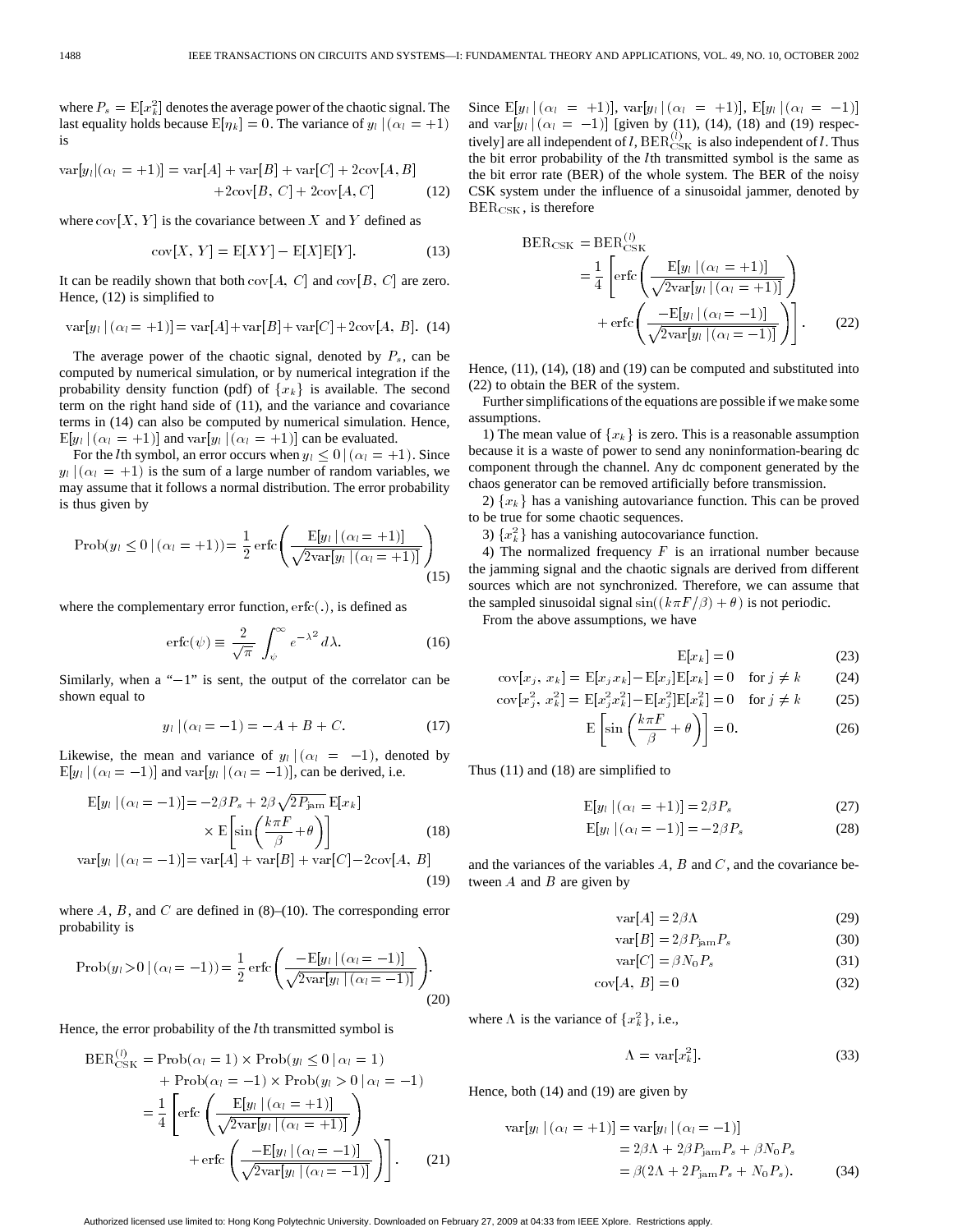Note that the larger the signal power  $P_s$ , the larger the variance of the correlator output  $y_l$ . Substituting (27), (28) and (34) into (22), the BER can be found as

$$
BER_{CSK} = \frac{1}{2} \operatorname{erfc}\left(\frac{2\beta P_s}{\sqrt{2\beta(2\Lambda + 2P_{\text{jam}}P_s + N_0P_s)}}\right)
$$

$$
= \frac{1}{2} \operatorname{erfc}\left(\frac{1}{\sqrt{\frac{\Lambda}{\beta P_s^2} + \frac{P_{\text{jam}}}{\beta P_s} + \frac{N_0}{2\beta P_s}}}\right) \tag{35}
$$

$$
= \frac{1}{2} \operatorname{erfc}\left(\frac{1}{\sqrt{\left(\frac{E_b^2}{4\beta\Lambda}\right)^{-1} + \left(\frac{E_b}{2P_{\text{jam}}}\right)^{-1} + \left(\frac{E_b}{N_0}\right)^{-1}}}\right) \tag{36}
$$

where  $E_b = 2\beta P_s$  denotes the average bit energy. The expressions given in (35) and (36) are thus the analytical bit error rate (BER) for the jammed noisy coherent CSK system. Note that for fixed jamming power  $P_{\text{jam}}$  and noise power spectral density  $N_0/2$ , the BER can be improved by making one or more of the following adjustments.

- 1) reduce the variance of  $\{x_k^2\}$ ;
- 2) increase the spreading factor  $2\beta$ ;
- 3) increase the signal power  $P_s$ .

When the jamming power is zero, i.e.,  $P_{\text{jam}} = 0$ , it can be readily shown that the bit error rate reduces to

$$
BER_{CSK} | (P_{jam} = 0) = \frac{1}{2} \operatorname{erfc} \left( \frac{1}{\sqrt{\frac{A}{\beta P_s^2} + \frac{N_0}{2\beta P_s}}} \right) \tag{37}
$$

$$
= \frac{1}{2} \operatorname{erfc} \left( \frac{1}{\sqrt{\left(\frac{E_b^2}{4\beta \Lambda}\right)^{-1} + \left(\frac{E_b}{N_0}\right)^{-1}}} \right). \tag{38}
$$

Note that in the derivation of the BER, it has been assumed that an exact reference is available in the receiver. While the re-construction of the exact reference at the receiver, especially in the presence of noise and jamming, remains an unsolved problem at present, the BER derived can nonetheless provide performance benchmarks for evaluating other chaotic modulation/demodulation techniques under similar jamming conditions.

*Example:* Consider the case where a logistic map is used for chaos generation. The form of the map is

$$
x_{k+1} = g(x_k) = 1 - 2x_k^2 \tag{39}
$$

and the invariant probability density function (pdf) of  $\{x_k\}$ , denoted by  $\rho(x)$ , is [14]

$$
\rho(x) = \begin{cases} \frac{1}{\pi\sqrt{1-x^2}}, & \text{if } |x| < 1\\ 0, & \text{otherwise.} \end{cases}
$$
(40)

It can be shown easily that the mean value of  ${x_k}$  is zero and  ${x_k}$  has a vanishing autovariance function. Also, it is proved in the Appendix that the autovariance for  $\{x_k^2\}$  is vanishing for the logistic map. In other words, the first three assumptions made earlier are justified. Also, we have

$$
P_s = \mathbb{E}[x_k^2] = \int_{-\infty}^{\infty} x^2 \rho(x) dx = \int_{-1}^{1} x^2 \rho(x) dx = \frac{1}{2}
$$
 (41)

$$
\Lambda = \text{var}[x_k^2] = \mathbb{E}[x_k^4] - \mathbb{E}^2[x_k^2] = \int_{-1}^1 x^4 \rho(x) \, dx - \frac{1}{4} = \frac{1}{8}.\tag{42}
$$



Fig. 3. Block diagram of a noncoherent DCSK system: (a) transmitter; (b) receiver.

For the case where the logistic map is used to generate the chaotic samples, we substitute (41) and (42) into (35) to obtain the BER, i.e.

$$
BER_{CSK} = \frac{1}{2} \operatorname{erfc}\left(\sqrt{\frac{2\beta}{1 + 4P_{\text{jam}} + 2N_0}}\right). \tag{43}
$$

## *B. Noncoherent DCSK System*

In this section, we consider the DCSK system. The basic modulation process involves dividing the bit period into two equal slots. The first slot carries a reference chaotic signal, and the second slot bears the information. For a binary system, the second slot is the same copy or an inverted copy of the first slot depending upon the symbol sent being " $+1$ " or " $-1$ ." This structural arrangement allows the detection to be done in a noncoherent manner requiring no reproduction of the same chaotic carrying signals at the receiver. Essentially, the detection of a DCSK signal can be accomplished by correlating the first and the second slots of the same symbol and comparing the correlator output with a threshold. Fig. 3 shows the block diagrams of a DCSK transmitter and receiver pair.

As in the previous case, we assume that the signal is jammed additively by a sine wave of power  $P_{\text{jam}}$  and normalized frequency F. In addition, the received signal contains additive white Gaussian noise. Using the same notations and functions as defined in Section III-A, the signal transmitted in the *l*th bit can be written as

$$
s_k = \begin{cases} x_k, & \text{for } k = 2\beta(l-1) + 1, 2\beta(l-1) + 2, ..., \\ 2\beta(l-1) + \beta \\ \alpha_l x_{k-\beta}, & \text{for } k = 2\beta(l-1) + \beta + 1, \\ 2\beta(l-1) + \beta + 2, ..., 2\beta l \end{cases}
$$
(44)

where  $\alpha_l$  takes on the values of  $\pm 1$  according to the bit being sent. The noisy jammed signal,  $r_k$ , within a bit duration is given by

$$
r_k = s_k + \sqrt{2P_{\text{jam}}} \sin\left(\frac{k\pi F}{\beta} + \theta\right) + \eta_k \tag{45}
$$

where the symbols F,  $\theta$  and  $\eta_k$  are as defined previously in Section III-A.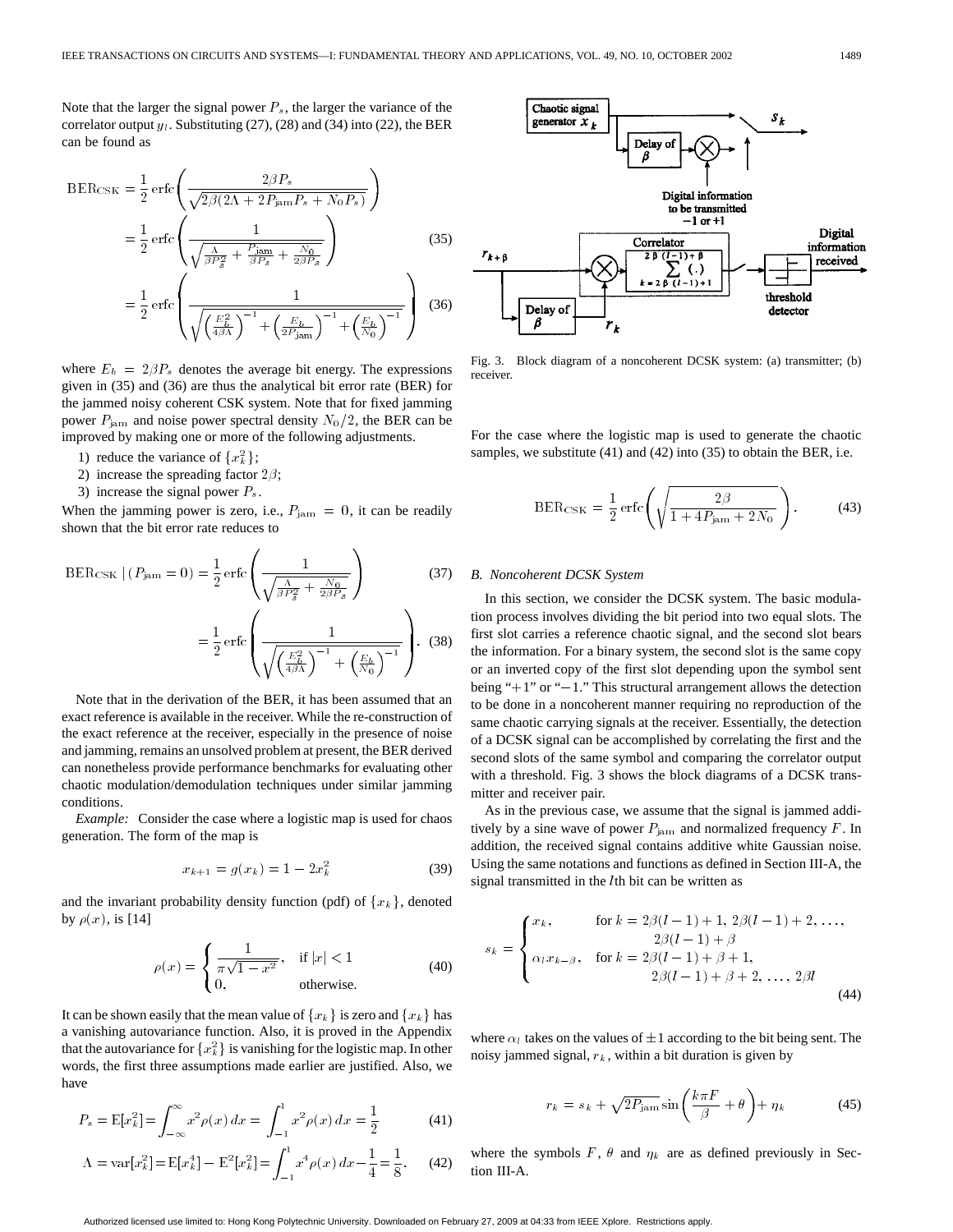At the receiver, the detector essentially calculates the correlation of the reference and data slots of the same symbol. We consider the output of the correlator for the *l*th received bit,  $y_l$ , which is given by

$$
y_{l} = \sum_{k=2\beta(l-1)+\beta}^{2\beta(l-1)+\beta} r_{k}r_{k+\beta}
$$
  
\n
$$
= \sum_{k=2\beta(l-1)+1}^{2\beta(l-1)+\beta} \left[ x_{k} + \sqrt{2P_{\text{jam}}}\sin\left(\frac{k\pi F}{\beta} + \theta\right) + \eta_{k} \right]
$$
  
\n
$$
\times \left[ \alpha_{l}x_{k} + \sqrt{2P_{\text{jam}}}\sin\left(\frac{(k+\beta)\pi F}{\beta} + \theta\right) + \eta_{k+\beta} \right]
$$
  
\n
$$
= \alpha_{l} \sum_{k=2\beta(l-1)+1}^{2\beta(l-1)+\beta} x_{k}^{2} + \sqrt{2P_{\text{jam}}}\sum_{k=2\beta(l-1)+1}^{2\beta(l-1)+\beta} x_{k}
$$
  
\n
$$
\times \left[ \sin\left(\frac{(k+\beta)\pi F}{\beta} + \theta\right) + \alpha_{l}\sin\left(\frac{k\pi F}{\beta} + \theta\right) \right]
$$
  
\n
$$
+ 2P_{\text{jam}} \sum_{k=2\beta(l-1)+1}^{2\beta(l-1)+\beta} \sin\left(\frac{(k+\beta)\pi F}{\beta} + \theta\right)
$$
  
\n
$$
\times \sin\left(\frac{k\pi F}{\beta} + \theta\right) + \sum_{k=2\beta(l-1)+1}^{2\beta(l-1)+\beta} x_{k}(\eta_{k+\beta} + \alpha_{l}\eta_{k})
$$
  
\n
$$
+ \sqrt{2P_{\text{jam}}}\sum_{k=2\beta(l-1)+1}^{2\beta(l-1)+\beta} \left[ \eta_{k+\beta}\sin\left(\frac{k\pi F}{\beta} + \theta\right) \right]
$$
  
\n
$$
+ \eta_{k}\sin\left(\frac{(k+\beta)\pi F}{\beta} + \theta\right)
$$
  
\n
$$
+ \sum_{k=2\beta(l-1)+1}^{2\beta(l-1)+\beta} \eta_{k}\eta_{k+\beta}.
$$
 (46)

Define

$$
A = \sum_{k=2\beta(l-1)+1}^{2\beta(l-1)+\beta} x_k^2
$$
 (47)

$$
B = 2\sqrt{2P_{\text{jam}}} \cos\left(\frac{\pi F}{2}\right) \sum_{k=2\beta(l-1)+1}^{2\beta(l-1)+\beta} x_k
$$

$$
\times \sin\left(\frac{k\pi F}{\beta} + \frac{\pi F}{2} + \theta\right)
$$
(48)

$$
B' = 2\sqrt{2P_{\text{jam}}}\sin\left(\frac{\pi F}{2}\right) \sum_{k=2\beta(l-1)+1}^{2\beta(l-1)+\beta} x_k
$$
  
 
$$
\times \cos\left(\frac{k\pi F}{\beta} + \frac{\pi F}{2} + \theta\right)
$$
(49)

$$
C = \beta P_{\text{jam}} \cos(\pi F) \tag{50}
$$

$$
D = \frac{-P_{\text{jam}}\sin(\pi F)}{\sin(\pi F/\beta)}\cos\left(4l\pi F - 2\pi F + \frac{\pi F}{\beta} + 2\theta\right)
$$
 (51)

$$
G = \sum_{k=2\beta(l-1)+1}^{2\beta(l-1)+\beta} x_k \eta_{k+\beta} \tag{52}
$$

$$
H = \sum_{k=2\beta(l-1)+1}^{2\beta(l-1)+\beta} x_k \eta_k
$$
\n(53)

$$
J = \sqrt{2P_{\text{jam}}}\sum_{k=2\beta(l-1)+1}^{2\beta(l-1)+\beta} \sin\left(\frac{k\pi F}{\beta} + \theta\right)\eta_{k+\beta} \tag{54}
$$

$$
K = \sqrt{2P_{\text{jam}}}\sum_{k=2\beta(l-1)+1}^{2\beta(l-1)+\beta} \sin\left(\frac{(k+\beta)\pi F}{\beta} + \theta\right)\eta_k \tag{55}
$$

$$
L = \sum_{k=2\beta(l-1)+1}^{2\beta(l-1)+\beta} \eta_k \eta_{k+\beta}.
$$
 (56)

Using (47)–(56), it can be easily shown that when  $\alpha_l = +1$  and  $\alpha_l =$  $-1$ , (46) becomes, respectively

$$
y_l | (\alpha_l = +1)
$$
  
=  $\underbrace{A}_{\text{required signal}} + \underbrace{B + C + D}_{\text{imminesimal}} + \underbrace{G + H + J + K + L}_{\text{noise}} \quad (57)$ 

required signal jamming signal noise  
\n
$$
y_l | (\alpha_l = -1)
$$
\n
$$
= -A + B' + C + D + G - H + J + K + L.
$$
\n
$$
= -A \text{required signal}
$$
\n
$$
= -\frac{1}{2} + \frac{B' + C + D}{B' + C} + \frac{C - H + J + K + L}{B' + C}.
$$
\n(58)

Similar to the case of CSK, the means and variances of  $y_l$  given a "+1" or " $-1$ " is sent can be evaluated by numerical simulations. Denote the respective means and variances by  $E[y_l | (\alpha_l = \pm 1)]$  and  $var[y_l | (\alpha_l = \pm 1)]$ . As  $y_l | (\alpha_l = \pm 1)$  is the sum of a large number of random variables, we assume that it is normally distributed. Hence, the approximated error probability of the lth transmitted bit is

$$
BER_{DCSK}^{(l)} = Prob(\alpha_l = 1) \times Prob(y_l \le 0 \mid (\alpha_l = +1))
$$
  
+ 
$$
Prob(\alpha_l = -1) \times Prob(y_l > 0 \mid (\alpha_l = -1))
$$
  
= 
$$
\frac{1}{4} \left[ erfc \left( \frac{E[y_l \mid (\alpha_l = +1)]}{\sqrt{2var[y_l \mid (\alpha_l = +1)]}} \right) + erfc \left( \frac{-E[y_l \mid (\alpha_l = -1)]}{\sqrt{2var[y_l \mid (\alpha_l = -1)]}} \right) \right].
$$
 (59)

Note that the approximation gets better with a larger spreading factor. To simplify the analysis, we make similar assumptions as in Section III-A, i.e.:

1) the mean value of  ${x_k}$  is zero;

2)  ${x_k}$  has a vanishing autovariance function;

3)  ${x_k^2}$  has a vanishing autovariance function;

4) the normalized frequency  $F$  is an irrational number.

With these assumptions, it can be shown that

$$
E[y_l | (\alpha_l = +1)]
$$
  
= E[A] + E[B] + E[C] + E[D] + E[G]  
+ E[H] + E[J] + E[K] + E[L] (60)

$$
E[y_l | (\alpha_l = -1)]
$$
  
= -E[A] + E[B'] + E[C] + E[D] + E[G]  
- E[H] + E[J] + E[K] + E[L] (61)

$$
\operatorname{var}[y_l | (\alpha_l = +1)]
$$
  
\n
$$
\approx \operatorname{var}[A] + \operatorname{var}[B] + \operatorname{var}[C] + \operatorname{var}[D] + \operatorname{var}[G]
$$
  
\n
$$
+ \operatorname{var}[H] + \operatorname{var}[J] + \operatorname{var}[K] + \operatorname{var}[L]
$$
  
\n
$$
\operatorname{var}[y_l | (\alpha_l = -1)]
$$
  
\n
$$
\approx \operatorname{var}[A] + \operatorname{var}[B'] + \operatorname{var}[C] + \operatorname{var}[D] + \operatorname{var}[G]
$$
 (62)

$$
\approx \text{var}[A] + \text{var}[D] + \text{var}[C] + \text{var}[D] + \text{var}[G]
$$

$$
+ \text{var}[H] + \text{var}[J] + \text{var}[K] + \text{var}[L]. \tag{63}
$$

Authorized licensed use limited to: Hong Kong Polytechnic University. Downloaded on February 27, 2009 at 04:33 from IEEE Xplore. Restrictions apply.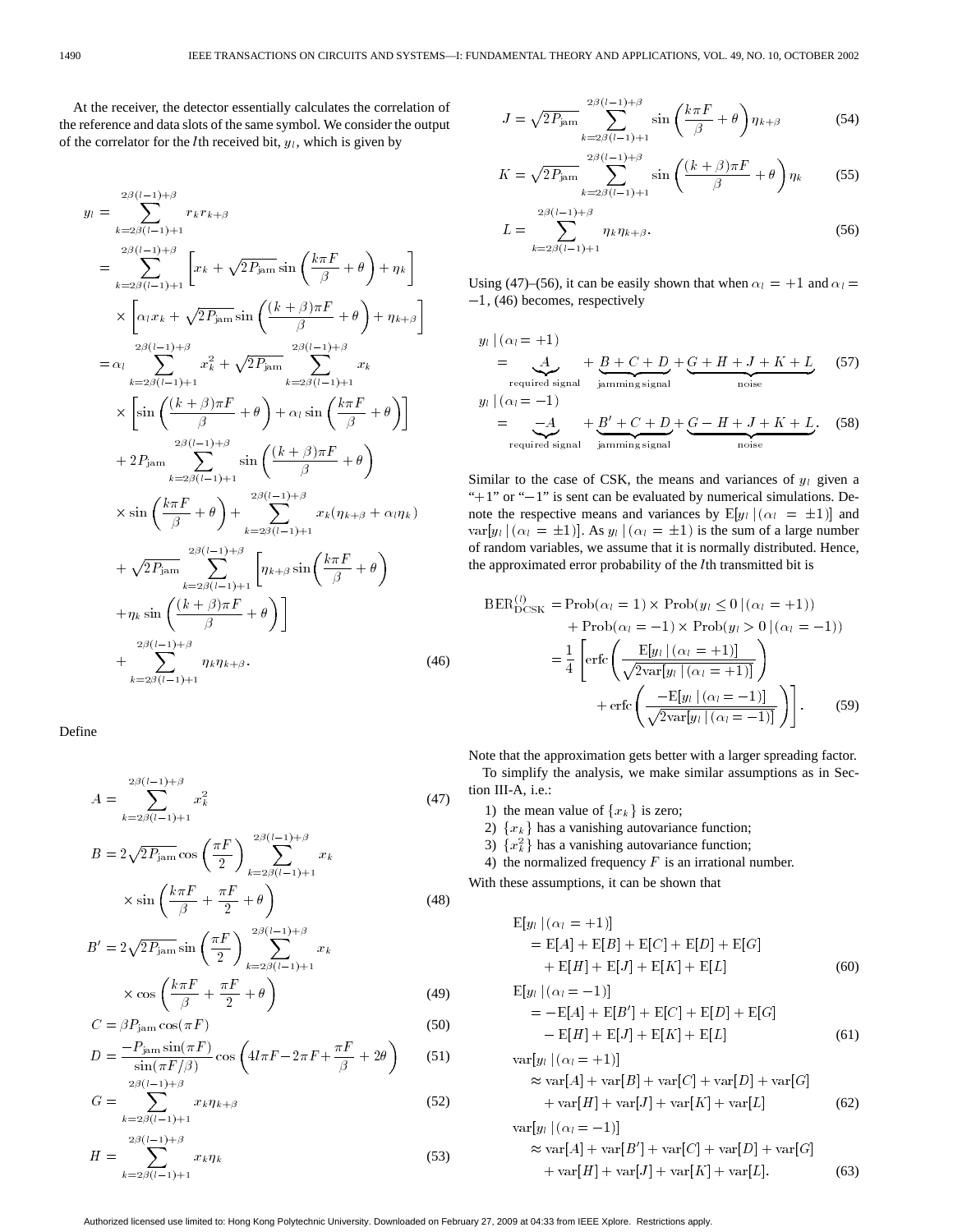Moreover, it can be shown readily that the relevant means and variances are

$$
E[A] = \beta E[x_k^2] \equiv \beta P_s
$$
  
\n
$$
E[B] = 0
$$
  
\n
$$
E[B'] = 0
$$
  
\n
$$
E[C] = \beta P_{jam} \cos(\pi F)
$$
  
\n
$$
E[D] = \frac{-P_{jam} \sin(\pi F)}{\sin(\pi F/\beta)}
$$
  
\n
$$
E[G] = 0
$$
  
\n
$$
E[G] = 0
$$
  
\n
$$
E[G] = 0
$$
  
\n
$$
E[G] = 0
$$
  
\n
$$
E[J] = 0
$$
  
\n
$$
E[G] = 0
$$
  
\n
$$
E[J] = 0
$$
  
\n
$$
E[G] = 0
$$
  
\n
$$
E[G] = 0
$$
  
\n
$$
E[G] = 0
$$
  
\n
$$
E[G] = 0
$$
  
\n
$$
E[G] = 0
$$
  
\n
$$
E[G] = 0
$$
  
\n
$$
E[G] = 0
$$
  
\n
$$
E[G] = 0
$$
  
\n
$$
E[G] = 0
$$
  
\n
$$
E[G] = 0
$$
  
\n
$$
E[G] = 0
$$
  
\n
$$
E[G] = 0
$$
  
\n
$$
E[G] = 0
$$
  
\n
$$
E[G] = 0
$$
  
\n
$$
Var[G] = \beta P_s N_0/2
$$
  
\n
$$
Var[G] = \beta P_s N_0/2
$$
  
\n
$$
Var[G] = \beta P_{jam} N_0/2
$$
  
\n
$$
Var[K] = \beta P_{jam} N_0/2
$$
  
\n
$$
Var[E] = \beta N_0^2/4.
$$
  
\n(64)

Substituting  $(64)$  into  $(60)$ – $(63)$ , we obtain

$$
E[y_l | (\alpha_l = +1)] = \beta P_s + \beta P_{jam} \cos(\pi F) - \frac{P_{jam} \sin(\pi F)}{\sin(\pi F/\beta)}
$$

$$
\times \cos\left(4l\pi F - 2\pi F + \frac{\pi F}{\beta} + 2\theta\right) \tag{65}
$$

$$
E[y_l | (\alpha_l = -1)] = -\beta P_s + \beta P_{jam} \cos(\pi F) - \frac{P_{jam} \sin(\pi F)}{\sin(\pi F/\beta)}
$$

$$
y_l \mid (\alpha_l = -1) \mid = -\beta P_s + \beta P_{\text{jam}} \cos(\pi F) - \frac{\sin(\pi F/\beta)}{\sin(\pi F/\beta)}
$$

$$
\times \cos\left(4l\pi F - 2\pi F + \frac{\pi F}{\beta} + 2\theta\right) \tag{66}
$$

$$
\text{var}[y_l \mid (\alpha_l = +1)] \approx \beta \Lambda + 4\beta P_s P_{\text{jam}} \cos^2\left(\frac{\pi F}{2}\right) + \beta P_s N_0
$$

$$
+ \beta P_{\text{jam}} N_0 + \frac{\beta N_0^2}{4} \tag{67}
$$

$$
\text{var}[y_l \mid (\alpha_l = -1)] \approx \beta \Lambda + 4\beta P_s P_{\text{jam}} \sin^2 \left(\frac{\pi F}{2}\right) + \beta P_s N_0
$$

$$
+ \beta P_{\text{jam}} N_0 + \frac{\beta N_0^2}{2}.
$$
(68)

$$
+ \beta P_{\text{jam}} N_0 + \frac{\beta P_{\text{jem}}}{4}.
$$
 (68)

Also, (59) now becomes (69) as shown at the bottom of the page. The average error rate over all transmitted bits is thus

$$
BER_{DCSK} = \lim_{N_s \to \infty} \frac{1}{N_s} \sum_{l=1}^{N_s} BER_{DCSK}^{(l)}.
$$
 (70)

In (69), only the term  $\cos(4l\pi F - 2\pi F + (\pi F/\beta) + 2\theta)$  is a function of  $l$ . Moreover, it has been assumed that  $F$  is irrational. Therefore, as l varies,  $4l\pi F$  and hence  $(4l\pi F - 2\pi F + (\pi F/\beta) + 2\theta)$  will be uniformly distributed in  $[-\pi, +\pi]$ . Denoting  $4l\pi F - 2\pi F + (\pi F/\beta) +$  $2\theta$  by  $\gamma$ , (70) can be rewritten as

$$
BER_{DCSK} = \int_{-\pi}^{+\pi} BER_{DCSK}^{(l)} \nu(\gamma) d\gamma \tag{71}
$$

where  $\nu(\gamma) = 1/2\pi$  is the pdf of  $\gamma$ . Define  $W = \cos \gamma$ . The pdf of W, denoted as  $\mu(W)$ , is

$$
\mu(W) = \begin{cases} \frac{1}{\pi\sqrt{1 - W^2}}, & \text{for } |W| \le 1\\ 0, & \text{otherwise.} \end{cases}
$$
(72)

Thus (71) becomes (73) and (74), as shown at the bottom of the page, where  $E_b = 2\beta P_s$  denotes the average bit energy. The expressions given in (73) and (74) are thus the analytical BER for the jammed noisy DCSK system. Note that for fixed jamming power  $P_{\text{jam}}$  and noise power spectral density  $N_0/2$ , the BER can be reduced by making one or a combination of the following adjustments:

1) reduce the variance of  $\{x_k^2\}$ ;

2) increase the signal power  $P_s$ .

In each of the complimentary error functions in  $(73)$  and  $(74)$ , the denominator increases with  $\beta$ . However, in the numerator, the variation of the terms  $\beta P_{\text{jam}} \cos(\pi F)$  and  $(P_{\text{jam}} \sin(\pi F)/\sin(\pi F/\beta))W$  with  $\beta$  cannot be observed easily. Therefore, the overall effect of  $\beta$  on the BER performance cannot be determined simply by observing (73) or (74).

$$
BER_{DCSK}^{(l)} = \frac{1}{4} \left[ erfc \left( \frac{\beta P_s + \beta P_{jam} \cos(\pi F) - \frac{P_{jam} \sin(\pi F)}{\sin(\pi F/\beta)} \cos\left(4l\pi F - 2\pi F + \frac{\pi F}{\beta} + 2\theta\right)}{\sqrt{2\beta \Lambda + 8\beta P_s P_{jam} \cos^2\left(\frac{\pi F}{2}\right) + 2\beta P_s N_0 + 2\beta P_{jam} N_0 + \frac{\beta N_0^2}{2}}}\right) + erfc \left( \frac{\beta P_s - \beta P_{jam} \cos(\pi F) + \frac{P_{jam} \sin(\pi F)}{\sin(\pi F/\beta)} \cos\left(4l\pi F - 2\pi F + \frac{\pi F}{\beta} + 2\theta\right)}{\sqrt{2\beta \Lambda + 8\beta P_s P_{jam} \sin^2\left(\frac{\pi F}{2}\right) + 2\beta P_s N_0 + 2\beta P_{jam} N_0 + \frac{\beta N_0^2}{2}}}\right) \right]
$$
(69)

$$
BER_{DCSK} = \int_{-1}^{+1} BER_{DCSK}^{(l)} \mu(W) dW
$$
  
\n
$$
= \frac{1}{4} \int_{-1}^{+1} \left[ erfc \left( \frac{\beta P_s + \beta P_{jam} \cos(\pi F) - \frac{P_{jam} \sin(\pi F)}{\sin(\pi F/\beta)} W}{\sqrt{2\beta \Lambda + 8\beta P_s P_{jam} \cos^2(\frac{\pi F}{2}) + 2\beta P_s N_0 + 2\beta P_{jam} N_0 + \frac{\beta N_0^2}{2}}}\right) + erfc \left( \frac{\beta P_s - \beta P_{jam} \cos(\pi F) + \frac{P_{jam} \sin(\pi F)}{\sin(\pi F/\beta)} W}{\sqrt{2\beta \Lambda + 8\beta P_s P_{jam} \sin^2(\frac{\pi F}{2}) + 2\beta P_s N_0 + 2\beta P_{jam} N_0 + \frac{\beta N_0^2}{2}}}\right) \right] \times \frac{1}{\pi \sqrt{1 - W^2}} dW \qquad (73)
$$
  
\n
$$
= \frac{1}{4} \int_{-1}^{+1} \left[ erfc \left( \frac{\frac{E_b}{2} + \beta P_{jam} \cos(\pi F) - \frac{P_{jam} \sin(\pi F)}{\sin(\pi F/\beta)} W}{\sqrt{2\beta \Lambda + 4E_b P_{jam} \cos^2(\frac{\pi F}{2}) + E_b N_0 + 2\beta P_{jam} N_0 + \frac{\beta N_0^2}{2}}}\right) + erfc \left( \frac{\frac{E_b}{2} - \beta P_{jam} \cos(\pi F) + \frac{P_{jam} \sin(\pi F)}{\sin(\pi F/\beta)} W}{\sqrt{2\beta \Lambda + 4E_b P_{jam} \sin^2(\frac{\pi F}{2}) + E_b N_0 + 2\beta P_{jam} N_0 + \frac{\beta N_0^2}{2}}}\right) \right] \times \frac{1}{\pi \sqrt{1 - W^2}} dW \qquad (74)
$$

Authorized licensed use limited to: Hong Kong Polytechnic University. Downloaded on February 27, 2009 at 04:33 from IEEE Xplore. Restrictions apply.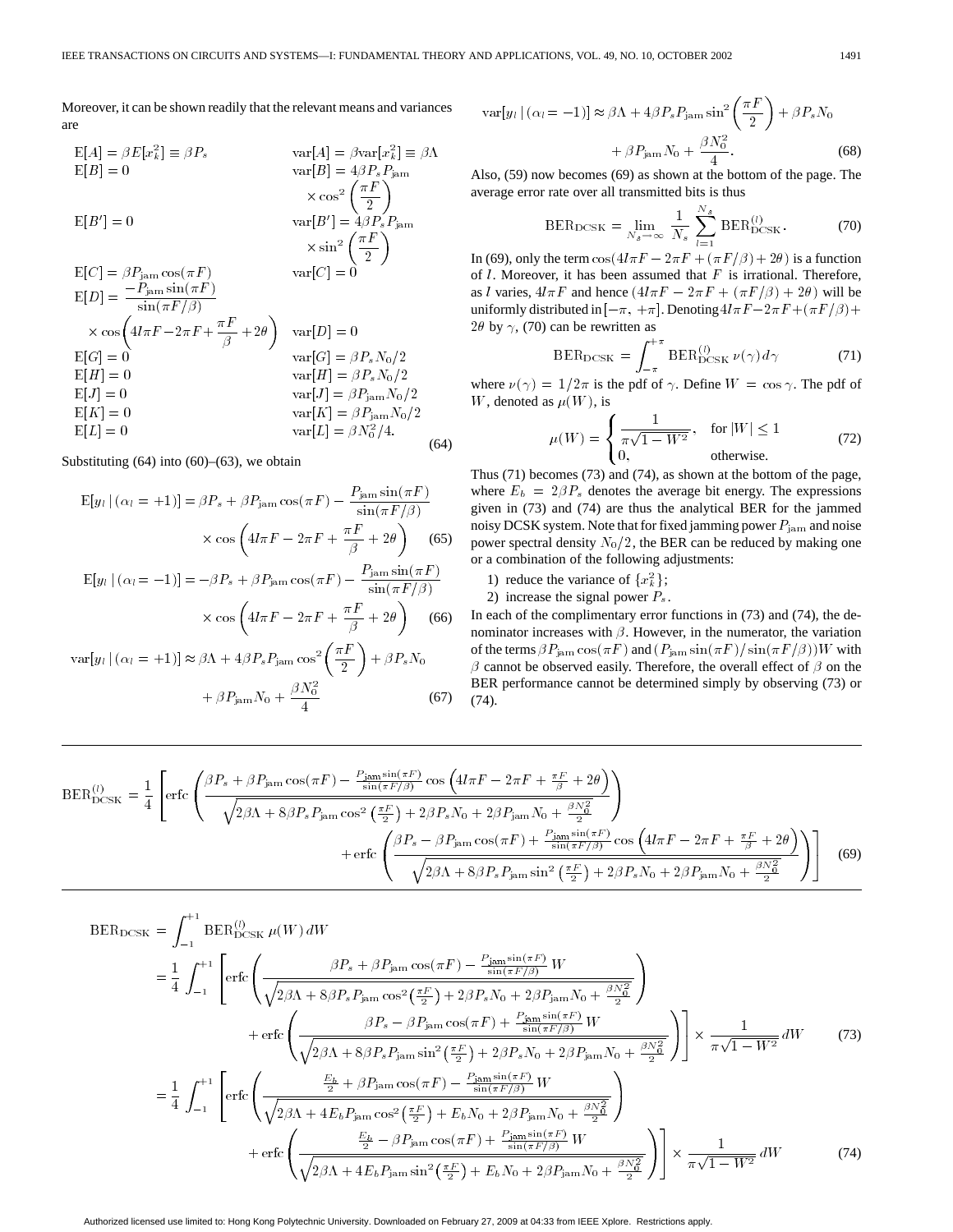

Fig. 4. BER of the coherent CSK system. Simulated BERs are plotted as points and analytical BERs plotted as lines. (a) BER versus average  $E_b/N_0$ . Jamming (c)<br>Fig. 4. BER of the coherent CSK system. Simulated BERs are plotted as points and analytical BERs plotted as lines. (a) BER versus average  $E_b/N_0$ . Jammin<br>level  $P_s/P_{\text{jam}}$  is  $-6.02$ ,  $-9.54$  and  $-12.04$  dB. Spreadin is 5, 8, and 15 dB. Spreading factor is 200. Normalized jamming frequency is 3.127 35. (c) BER versus the jamming frequency. Average  $E_b/N_0$  is 5, 8, and 10 dB. Fig. 4. BER of the coherent CSK system. Simulated BERs are plotted as points and analytical BERs plotted as lines. (a) BER versus average  $E_b/N_0$ . Jamm<br>level  $P_s/P_{\text{jam}}$  is  $-6.02, -9.54$  and  $-12.04$  dB. Spreading factor level  $P_s/P_{\text{jam}}$  is  $-6.02$ ,  $-9.54$  and  $-12.04$  dB. Spreading factor is 200. Normalized jamming frequency is 3.12735. (b) BER versus  $P_s/P_{\text{jam}}$ . Average  $E_b/N_0$  is 5, 8, and 15 dB. Spreading factor is 200. Normalized

Moreover, when the jamming power is zero, i.e.,  $P_{\text{jam}} = 0$ , it can be readily shown that the bit error rate reduces to

$$
BER_{DCSK} | (P_{jam} = 0)
$$
  
=  $\frac{1}{2} \operatorname{erfc} \left( \frac{1}{\sqrt{\frac{2\Lambda}{\beta P_s^2} + \frac{2N_0}{\beta P_s} + \frac{N_0^2}{2\beta P_s^2}}} \right)$  (75)  
=  $\frac{1}{2} \operatorname{erfc} \left( \frac{1}{\sqrt{\left(\frac{E_b^2}{8\beta \Lambda}\right)^{-1} + 4\left(\frac{E_b}{N_0}\right)^{-1} + 2\beta \left(\frac{E_b}{N_0}\right)^{-2}}}} \right)$ . (76)

*Example:* Consider the case where the logistic map (39) in Section III-A is used for generating the chaotic sequence. Putting (41) and (42) in (73) gives (77) as shown at the bottom of the page.

# IV. COMPUTER SIMULATIONS AND DISCUSSIONS

# *A. Simulation Results*

In this subsection the anti-jamming performances of the coherent CSK system and the noncoherent DCSK system are studied by computer simulations. The logistic map described in Section III-A has been used to generate the chaotic sequences in both cases. In particular the following aspects of performance are relevant:

- BER versus the average ratio of the bit energy to noise spectral density  $(E_b/N_0)$  in the presence of a jamming signal;
- BER versus the ratio of the signal power to the jamming signal power  $(P_s/P_{\text{jam}})$  for constant  $E_b/N_0$ ;
- BER versus the normalized jamming frequency defined in (5);
- BER versus the spreading factor.

The relevant simulated BERs for the coherent CSK system are shown in Fig. 4, and that for the noncoherent DCSK system is shown in Fig. 5.

$$
BER_{DCSK} = \frac{1}{4} \int_{-1}^{+1} \left[ \text{erfc}\left(\frac{\frac{\beta}{2} + \beta P_{\text{jam}}\cos(\pi F) - \frac{P_{\text{jam}}\sin(\pi F)}{\sin(\pi F/\beta)}W}{\sqrt{\frac{\beta}{4} + 4\beta P_{\text{jam}}\cos^2(\frac{\pi F}{2}) + \beta N_0 + 2\beta P_{\text{jam}}N_0 + \frac{\beta N_0^2}{2}}}\right) + \text{erfc}\left(\frac{\frac{\beta}{2} - \beta P_{\text{jam}}\cos(\pi F) + \frac{P_{\text{jam}}\sin(\pi F)}{\sin(\pi F/\beta)}W}{\sqrt{\frac{\beta}{4} + 4\beta P_{\text{jam}}\sin^2(\frac{\pi F}{2}) + \beta N_0 + 2\beta P_{\text{jam}}N_0 + \frac{\beta N_0^2}{2}}}\right)\right] \frac{1}{\pi\sqrt{1 - W^2}} dW \quad (77)
$$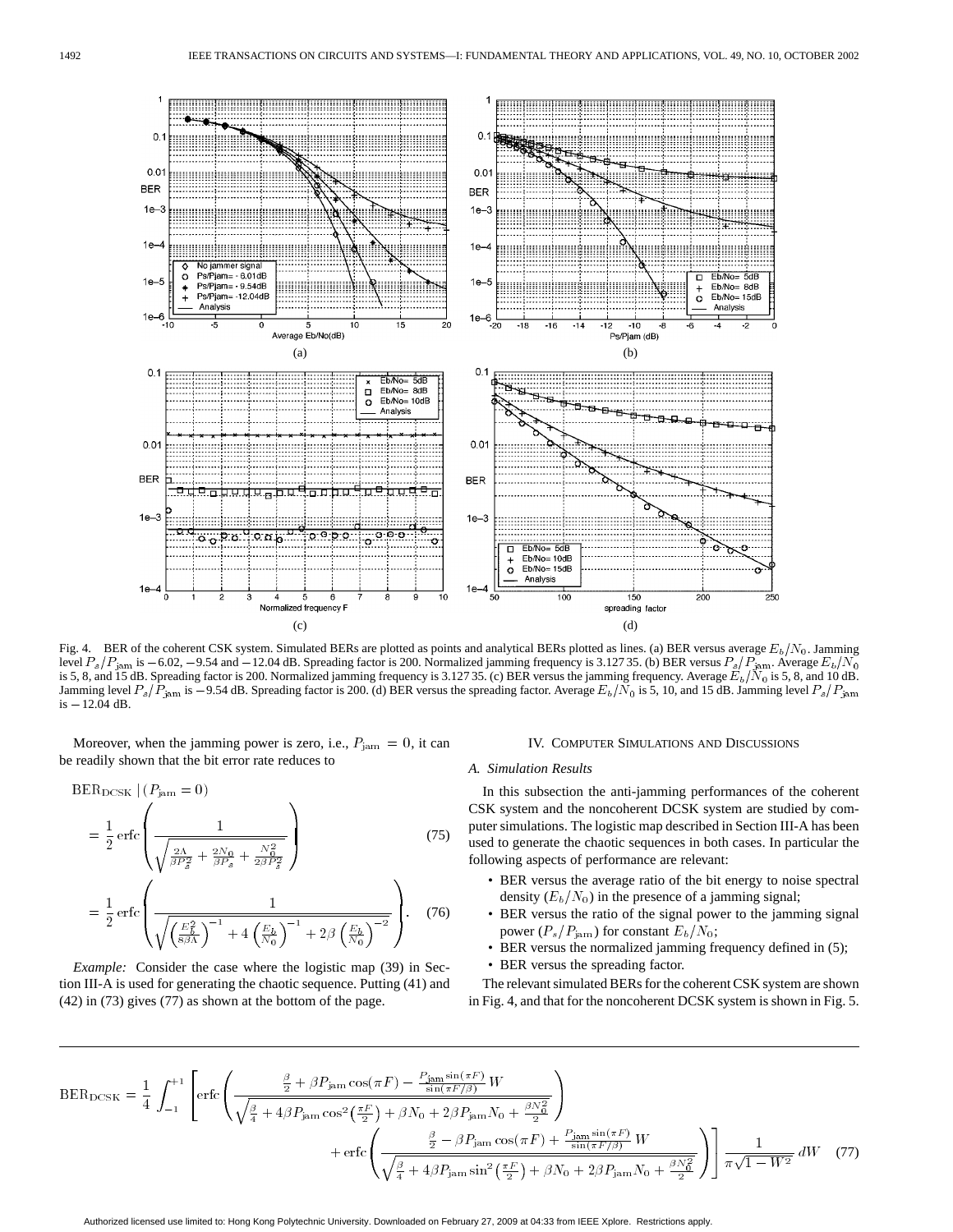

Fig. 5. BER of the noncoherent DCSK system. Simulated BERs are plotted as points and analytical BERs plotted as lines. (a) BER versus average  $E_b/N_0$ . Jamming level  $P_s/P_{\text{jam}}$  is 0.92, 1.4 and 3.1 dB. Spreading factor is 200. Normalized jamming frequency is 3.828 734. (b) BER versus  $P_s/P_{\text{jam}}$ . Average  $E_b/N_0$ is 15, 18 and 20 dB. Spreading factor is 200. Normalized jamming frequency is 3.828 734. (c) BER versus the normalized jamming frequency. Average  $E_b/N_0$  is 18 dB.  $P_s/P_{\text{jam}}$  is 3.1 dB. Spreading factor is 200. (d) BER versus the spreading factor. Average  $E_b/N_0$  is 13, 15, 18, 20 and 23 dB. Jamming level  $P_s/P_{\text{jam}}$ is 1.4 dB. Normalized jamming frequency is 3.828 734.

In all cases, we plot also the analytical BERs obtained from the expressions derived in Sections III-A and III-B. From the figures, the consistency between the analytical BERs and the simulated BERs is clearly evidenced.

### *B. Discussions*

Our analyses and simulations have consistently shown that the coherent CSK system generally performs better than the noncoherent DCSK system in the presence of sinusoidal jamming signals. On the other hand, it must be noted that the assumption a clean reference being available at the CSK receiver is still not fulfilled using the existing synchronization approaches. Several other interesting observations are worth noting.

1) As expected, the BER generally decreases (improves) as the average  $E_b/N_0$  increases and the jamming power decreases.

2) For the coherent CSK system, the jamming frequency has little effect on the BER, whereas for the noncoherent DCSK system, BER experiences maxima and minima as the jamming frequency varies. In particular, the noncoherent DCSK system is most severely affected when the jamming frequency is an integer multiple of the bit frequency  $(1/T_b)$ . This effect can be attributed to the inherent bit structure of DCSK which splits one bit duration into two slots. If the jamming frequency is an integer multiple of the bit frequency, then for each bit, the two slots will be superposed by two identical sinusoidal signal segments (may differ by a factor " $-1$ "), giving a high correlation of the two slots, regardless of what digital message is sent. This strongly biases the correlator output and causes great error in the recovered message.

3) In general, a larger spreading factor improves the anti-jamming performance of the coherent CSK system, while no significant difference in performance is observed in the noncoherent DCSK system as the spreading factor varies. This effect can be explained as follows. In the coherent CSK system, higher the spreading factor, more accurate is the information provided by the correlator regarding the message identity, irrespective of the presence of a jamming signal. This is because the receiver is assumed to be able to regenerate a clean synchronized replica of the chaotic samples. However, for the noncoherent DCSK system, increasing the spreading factor does not necessarily improve performance because noise and/or jamming signal is equally admitted in both the reference and the information-bearing half bits.

#### V. CONCLUSION

Chaos-based communication has aroused considerable interest in the past few years both in physics and engineering research communities. Noise performance has been studied for many different types of systems. Rarely studied but certainly of interest is the antijamming capability of these systems. This paper attempts to fill this gap by presenting an analysis of the antijamming performance of two typical chaos-based digital communication systems. The specific systems studied are the coherent chaos-shift-keying system and the noncoherent differential